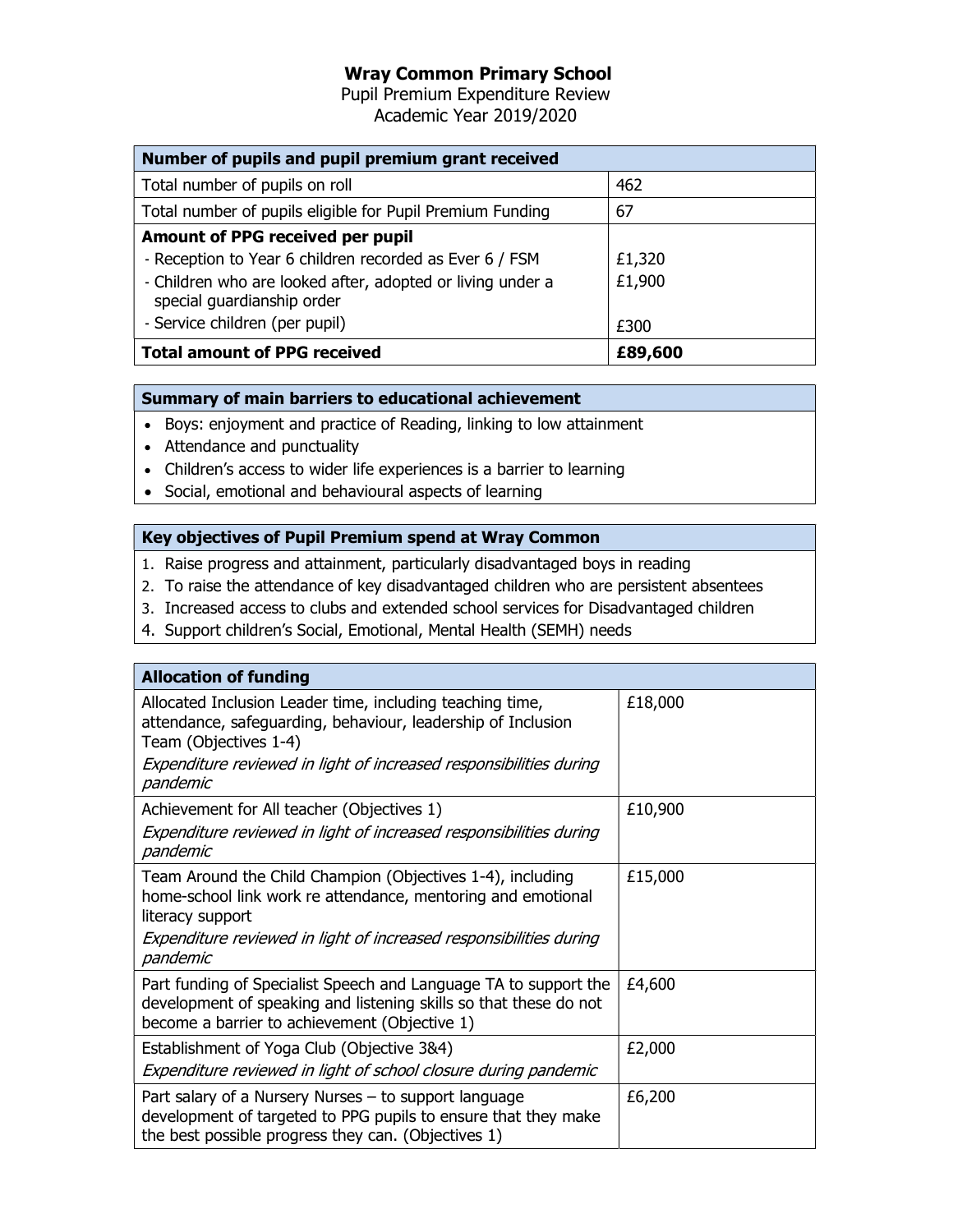| Reading intervention (Project X Code) - additional TA hours and<br>resources (Objective 1)                                                                                | £2,200                                        |
|---------------------------------------------------------------------------------------------------------------------------------------------------------------------------|-----------------------------------------------|
| Expenditure reviewed in light of school closure during pandemic                                                                                                           |                                               |
| Daily reading support from range of adults (Objective 1)                                                                                                                  | £5,900                                        |
| Expenditure reviewed in light of school closure during<br>pandemic                                                                                                        |                                               |
| TA-delivered targeted interventions (Objective 1)                                                                                                                         | £5,700                                        |
| Expenditure reviewed in light of school closure during<br>pandemic                                                                                                        |                                               |
| Pre-teaching in each year group (Objective 1)                                                                                                                             | £2,200                                        |
| Expenditure reviewed in light of school closure during<br>pandemic                                                                                                        |                                               |
| Lunch Club - (Objectives 3&4)                                                                                                                                             | $(E4, 100 - incl$ in salary<br>figures above) |
| Pupil progress tracking and action meetings - leadership and<br>teachers (Objectives 1, 2 & 3)                                                                            | £6,200                                        |
| Additional Teacher release time for pupil conferencing of targeted<br>PPG children (Objective 1)                                                                          | £2,900                                        |
| Teacher CPD (Objectives 1,3)                                                                                                                                              | £2,400                                        |
| Enrichment: we have a Deprivation Fund and a Trips Subsidy<br>Fund which support specific vulnerable families by assisting with<br>the cost of activities (Objective 3&4) | £3,400                                        |
| Additional books (Objective 1)                                                                                                                                            | £150                                          |
| Book purchasing trip to Book Shop (Objective 1)                                                                                                                           | £50                                           |
| Investment in equipment to support children and families during<br>the pandemic                                                                                           | £1,500                                        |
| To be allocated/contingency                                                                                                                                               | £300                                          |
| <b>Total planned allocation of funding</b>                                                                                                                                | £89,600                                       |

#### Impact of PPG spend

Some costs have been reviewed in light of the global pandemic. Some interventions were shortened to two terms and so costs have been decreased. Where staff had increased responsibility for Pupil Premium children, these costs have increased.

#### 1. Raise progress and attainment, particularly disadvantaged boys in reading.

- Whole school progress: Reading 2.0, Writing 1.9, Maths 2.0
- Pupil Premium children's progress: Reading 1.9, Writing 1.9, Maths 2.1
- Pupil Premium girls' average rate of progress was greater than that of non-Pupil Premium girls' average rate of progress in Reading, Writing and Maths.
- Pupil Premium boys' average rate of progress was greater than that of non-Pupil Premium boys' average rate of progress in Maths.
- Project X has had a significant impact on Pupil Premium children's progress again, with 8 children in Year 3 making 2.8 points progress.
- 2. To raise the attendance of key disadvantaged children who are persistent absentees.
	- Attendance of Pupil Premium children has decreased by an average of 2% across the year.
	- Attendance data was significantly affected across the school, by Covid-19 and the need for children to be absent if they were showing symptoms, despite these being authorised absences.